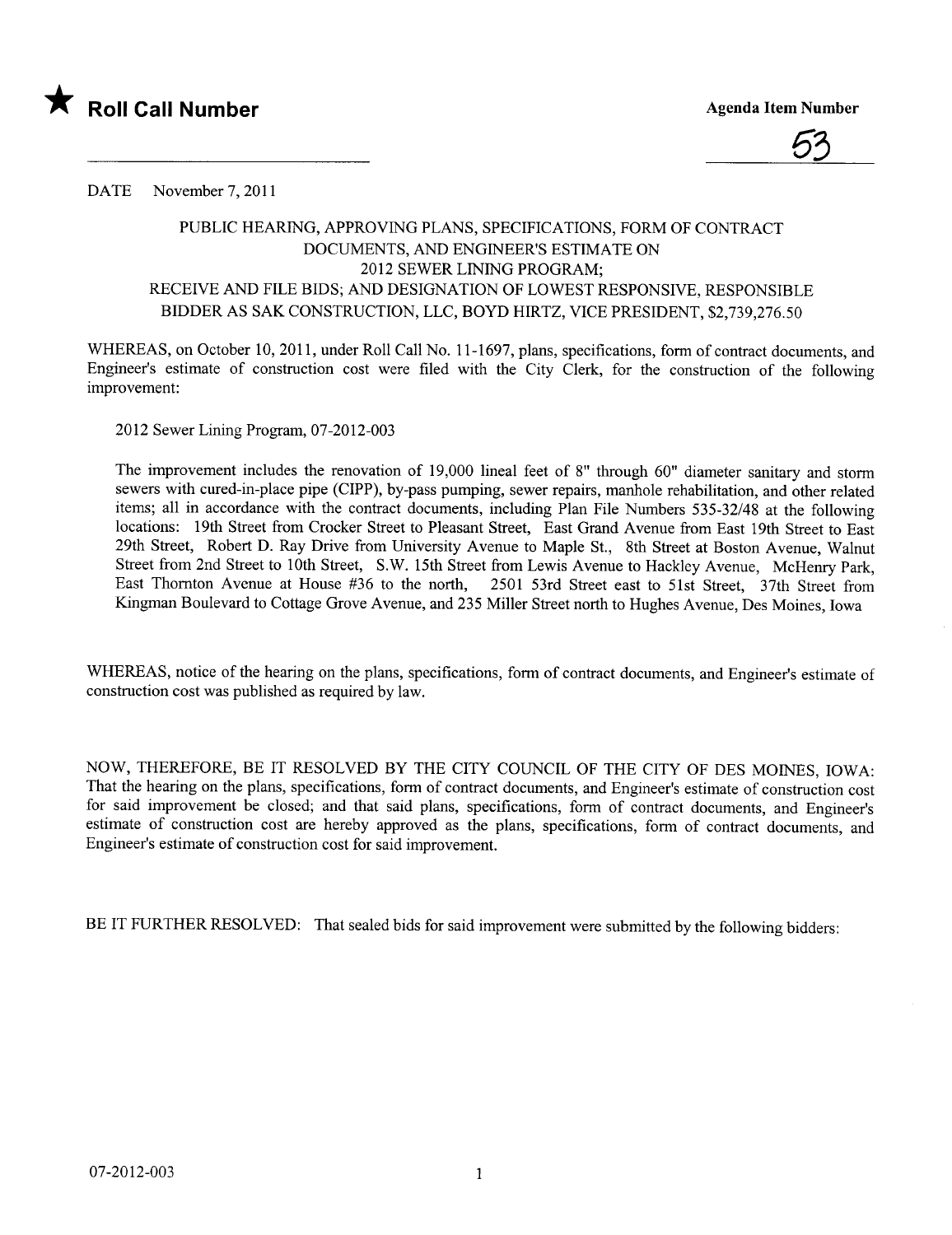



DATE November 7, 2011

| <b>SAK Construction, LLC</b>      | O'Fallon, MO     |
|-----------------------------------|------------------|
| Insituform Technologies USA, Inc. | Chesterfield, MO |
| Municipal Pipe Tool Co., Inc.     | Hudson, IA       |
| Visu-Sewer Clean & Seal, Inc.     | Pewaukee, WI     |
| Lametti & Sons, Inc.              | Hugo, MN         |

which were received and opened at a public meeting presided over by the Engineer in the City Council Chambers, 2nd Floor, City Hall, 400 Robert D. Ray Drive, Des Moines, Iowa at 11:00 a.m. on October 25,2011. Said bids and the attached tabulation of bids for said improvement be and are hereby received and filed.

BE IT FURTHER RESOLVED: That the Des Moines City Engineer, as the Engineer, has determined that the lowest responsive, responsible bid for the construction of said improvement was submitted by SAK Construction, LLC, Boyd Hirtz, Vice President, 864 Hoff Road, O'Fallon, MO, 63366 in the amount of \$2,739,276.50, and said bid be and the same is hereby accepted.

BE IT FURTHER RESOLVED: That the bid security of the unsuccessful bidders be and is hereby authorized and directed to be returned.

BE IT FURTHER RESOLVED: That the Engineer is hereby directed to secure execution by the lowest responsible, responsive Bidder and its surety of the contract documents in the form heretofore approved by this Council; that the Engineer is directed to thereafter present said contract documents to this Council for approval and authorization to the Mayor to sign; and that no contract shall be deemed to exist between the City of Des Moines and said Bidder until said contract has been executed by the Bidder, and shall have been approved by this Council and executed by the Mayor and attested to by the City Clerk.

(City Council Communication Number  $/$ /- $/$  $/$ 

Moved by to adopt.

FORM APPROVED: FUNDS AVAILABLE

1 hotele Virdge

Kathleen Vanderpool

Deputy City Attorney Des Moines Finance Director Scott E. Sanders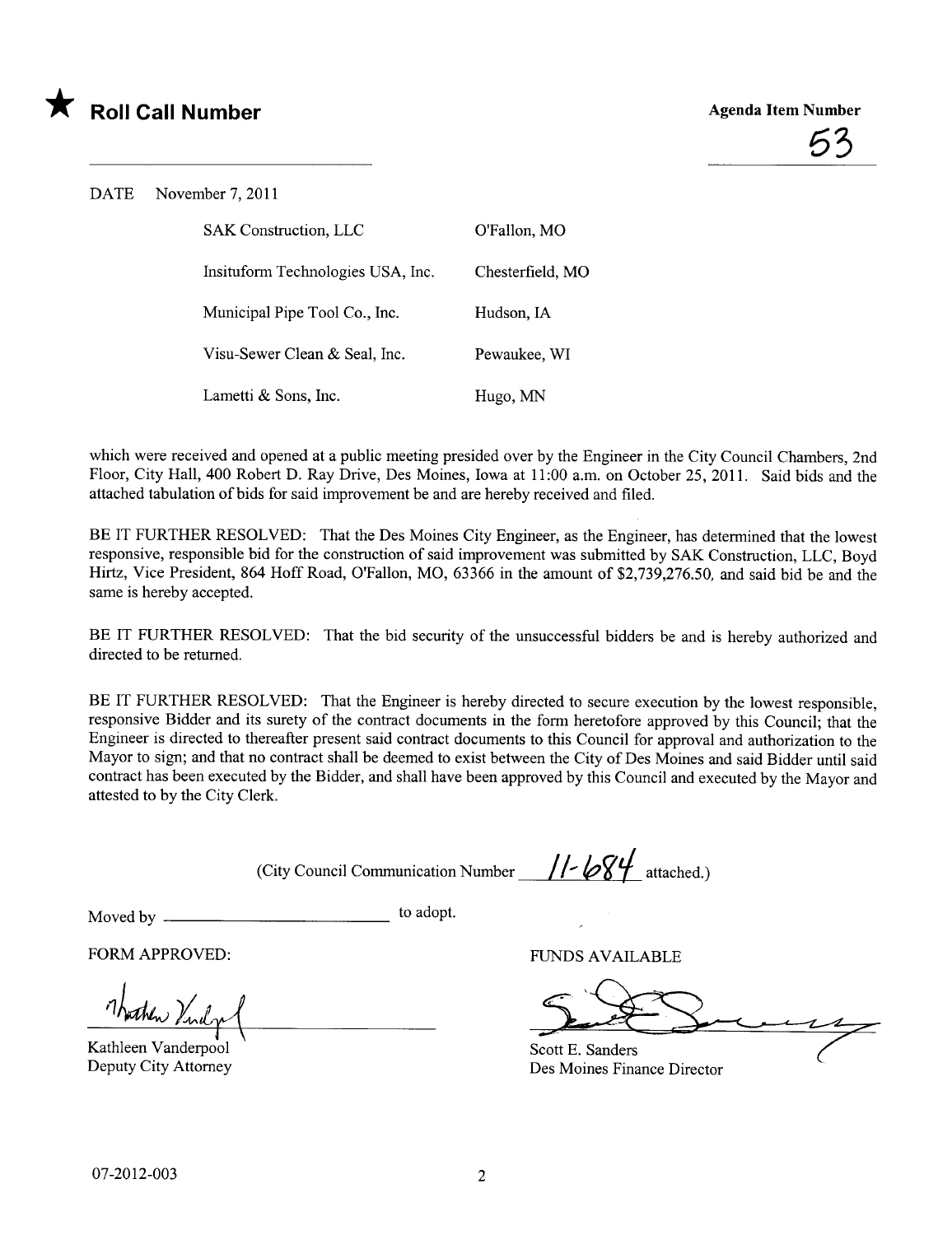



DATE November 7, 2011

Funding Source: 2011-2012 CIP, Page Sanitary - 13, Lining Sanitary Trunk and Lateral Sewers, SAE049, Being: ~ \$73,719.00 in FEMA funding; \$2,454,185.00 in Lining Sanitary Trunk and Lateral Sewers, Sanitary Sewer Bonds to be issued; and the remaining \$211,372.50 in Storm Water Utility Funds from STE057, City-wide Storm Water Utility Projects.

| <b>COUNCIL ACTION</b> | <b>YEAS</b> | <b>NAYS</b> | <b>PASS</b> | <b>ABSENT</b>   | I, Diane Rauh, City Clerk of said City Council, hereby     |
|-----------------------|-------------|-------------|-------------|-----------------|------------------------------------------------------------|
| <b>COWNIE</b>         |             |             |             |                 | certify that at a meeting of the City Council, held on the |
| <b>COLEMAN</b>        |             |             |             |                 | above date, among other proceedings the above was          |
| <b>GRIESS</b>         |             |             |             |                 | adopted.                                                   |
| <b>HENSLEY</b>        |             |             |             |                 |                                                            |
| <b>MAHAFFEY</b>       |             |             |             |                 | IN WITNESS WHEREOF, I have hereunto set my hand            |
| <b>MEYER</b>          |             |             |             |                 | and affixed my seal the day and year first above written.  |
| <b>MOORE</b>          |             |             |             |                 |                                                            |
| <b>TOTAL</b>          |             |             |             |                 |                                                            |
| <b>MOTION CARRIED</b> |             |             |             | <b>APPROVED</b> |                                                            |
|                       |             |             |             |                 |                                                            |
|                       |             |             |             |                 |                                                            |
|                       |             |             |             | Mayor           |                                                            |
|                       |             |             |             |                 | City Clerk                                                 |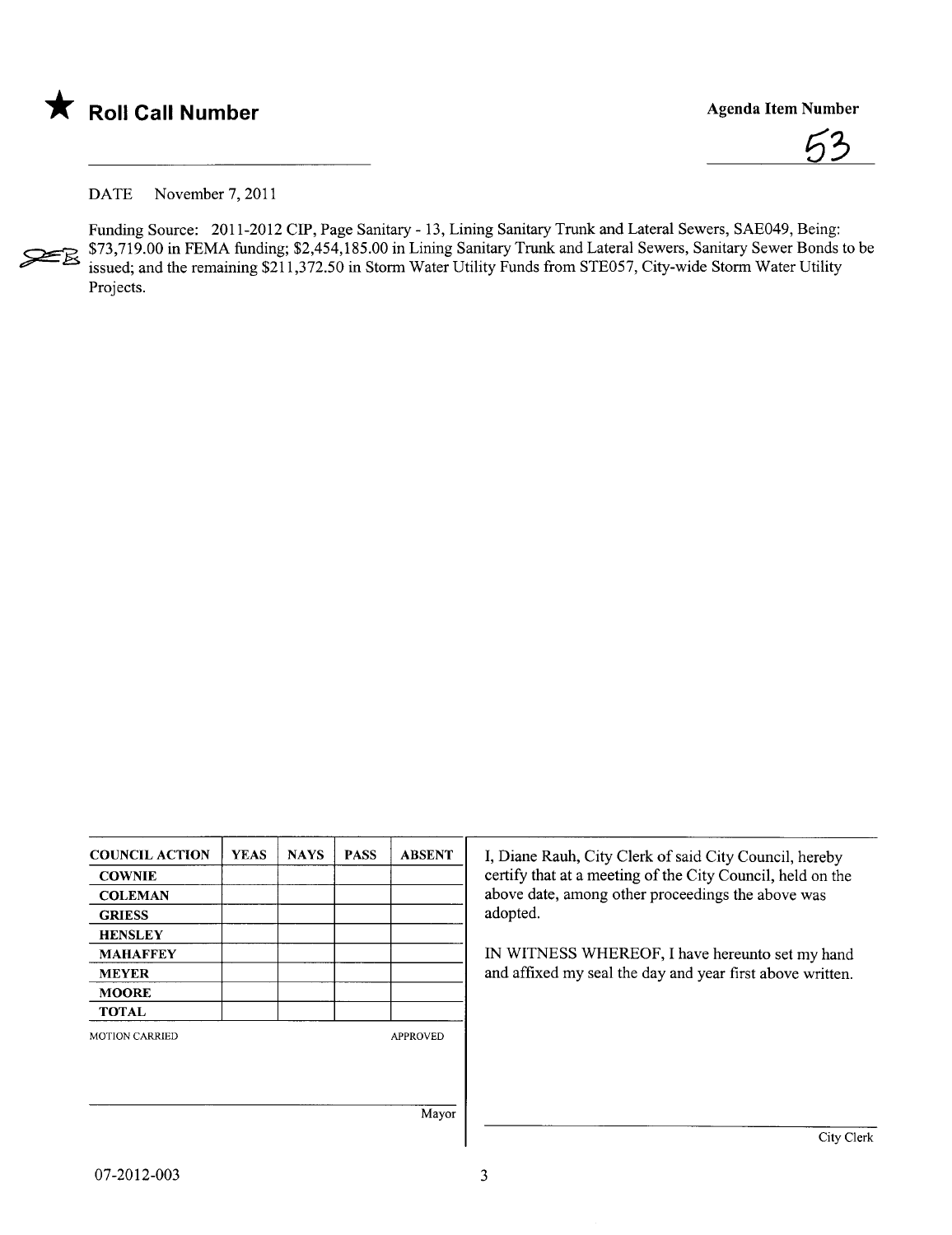

2012 SEWER LINING PROGRAM ACT. ID 07-2012-003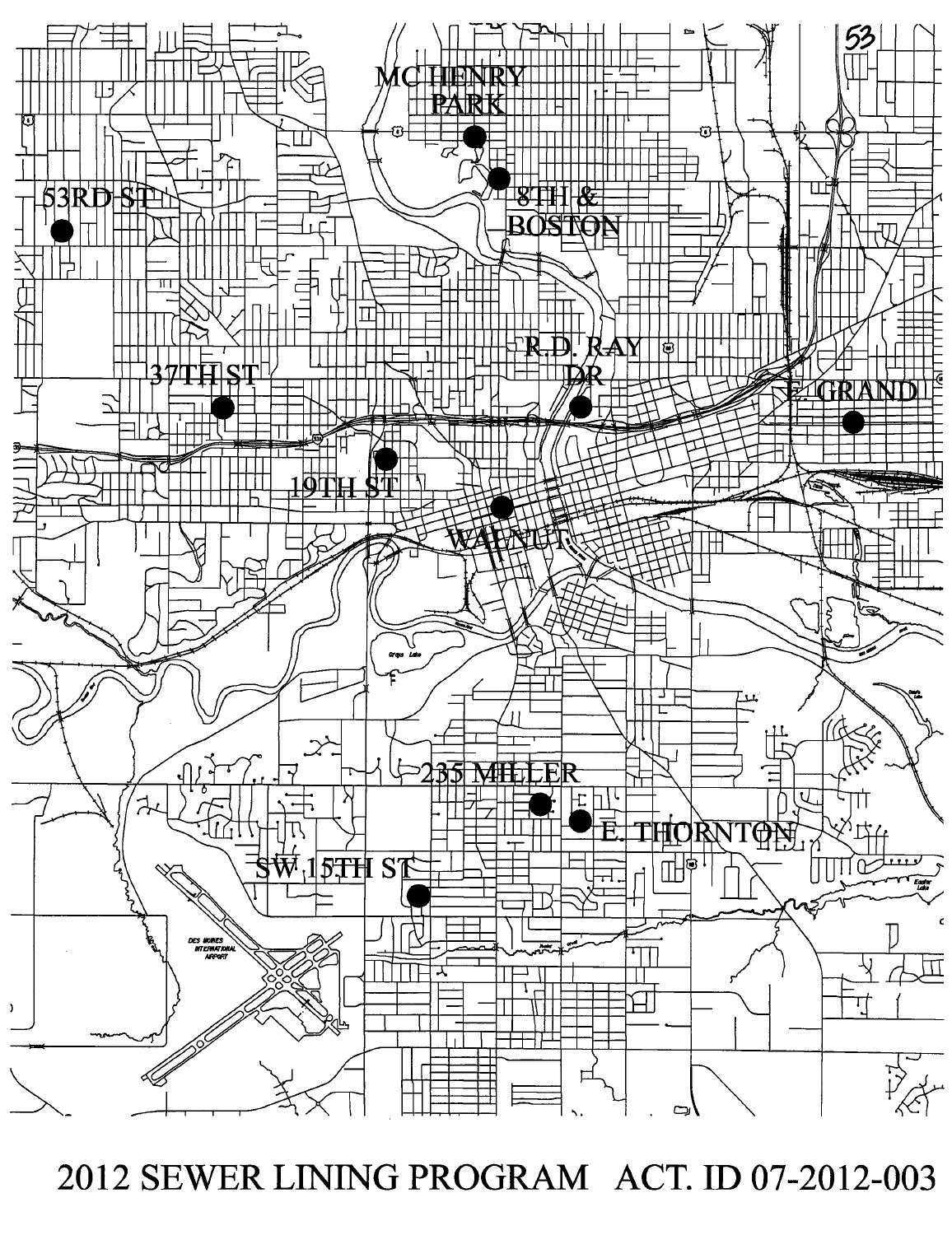| DEPARTMENT OF ENGINEERING<br>CITY OF DES MOINES, IOWA | $\frac{a}{b}$<br>APPROVED BY $R.A$<br>TABULATED BY: HANSEN<br>CHECKED BY: | PROJECT: 2012 SEWER LINING PROGRAM<br>CONTRACTOR'S BID TABULATION | ESTIMATE         |             | <b>QUANTITY</b><br><b>DESCRIPTION</b> | 2200 LF<br>CIPP LINER, 8" DIA. | 4850 LF<br>CIPP LINER, 10" DIA. | 1270 $LF$<br>4750LF<br>CIPP LINER, 15" DIA.<br>CIPP LINER, 18" DIA. | 11 0#S<br>CIPP LINER, 24" DIA. | 420 LF<br>CIPP LINER, 30" DIA | 11 006<br>CIPP LINER, 36" DIA | 1450 LF<br>CIPP LINER, 48" DIA. | 2600 LF<br>CIPP LINER, 60" LINER | ⊉<br>$\overline{\mathbf{e}}$<br>SPOT REPAIR, SEWER, 8" TO 36" DIA | 5 EA<br>SPOT REPAIR, SEWER, 42" TO 60" DIA | e<br>€<br>MANHOLE, 48" DIA. | SO EA<br>MANHOLE REHAB., STRONG SEAL | 250 EA<br>11S<br>SEWER SERVICES, RECONNECT<br>BY-PASS PUMPING | 14730 LF<br>CLEAN SEWER, 8" TO 36" | 4050 LF<br>CLEAN SEWER, 42" TO 60" | 160 TON<br>CLEANINGS, SEWER | 50 TON<br>CLEANINGS, CONTAMINATED | $\frac{1}{2}$<br><b>TRAFFIC CONTROL</b> | ₹<br>PROJECT SIGN - SMALL | 6 EA<br>RAISE MH TO GRADE | 190 LF<br>19TH ST. SEWER REPLACEMENT | 11S<br>NEW MH, ML KING & CARPENTER | 6 EA<br>115<br>NEW MH, 19TH & CARPENTER | 95 HR<br>UNIFORMED POLICE OFFICERS<br><b>MANHOLE, ENLARGE OPENING</b> | ี<br>2<br>ผ<br><b>MH, SANI.</b> 19TH ST | 300 SY<br>PVMT., REM. & REPL |                | PERCENT OF ENGINEER'S ESTIMATE<br>TOTAL CONSTRUCTION COST |  |
|-------------------------------------------------------|---------------------------------------------------------------------------|-------------------------------------------------------------------|------------------|-------------|---------------------------------------|--------------------------------|---------------------------------|---------------------------------------------------------------------|--------------------------------|-------------------------------|-------------------------------|---------------------------------|----------------------------------|-------------------------------------------------------------------|--------------------------------------------|-----------------------------|--------------------------------------|---------------------------------------------------------------|------------------------------------|------------------------------------|-----------------------------|-----------------------------------|-----------------------------------------|---------------------------|---------------------------|--------------------------------------|------------------------------------|-----------------------------------------|-----------------------------------------------------------------------|-----------------------------------------|------------------------------|----------------|-----------------------------------------------------------|--|
| ACT. ID: 07-2012-003                                  | DATE: 10/25/11                                                            |                                                                   |                  | is<br>S     | PRICE                                 | \$25.00                        | \$26.00                         | \$40.00<br>\$50.00                                                  | \$75.00                        | \$85.00                       | \$120.00                      | \$210.00                        | \$300.00                         | \$15,000.00                                                       | \$20,000.00                                | \$18,000.00                 | \$1,400.00                           | \$100.00<br>\$50,000.00                                       | \$2.00                             | \$8.00                             | \$30.00                     | \$100.00                          | \$20,000.00                             | \$500.00                  | \$8,000.00                | \$250.00                             | \$30,000.00                        | \$30,000.00                             | \$5,000.00<br>\$60.00                                                 | \$10,000.00                             | \$100.00                     | TOTAL CONSTI   |                                                           |  |
|                                                       |                                                                           |                                                                   |                  |             | <b>AMOUNT</b>                         | \$55,000.00                    | \$126,100.00                    | \$50,800.00                                                         | \$237,500.00<br>\$25,500.00    | \$35,700.00                   | \$108,000.00                  | \$304,500.00                    | \$780,000.00                     | \$135,000.00                                                      | \$100,000.00                               | \$108,000.00                | \$126,000.00                         | \$25,000.00                                                   | \$50,000.00<br>\$29,460.00         | \$32,400.00                        | \$4,800.00                  | \$5,000.00                        | \$20,000.00                             | \$500.00                  | \$48,000.00               | \$47,500.00                          | \$30,000.00                        | \$30,000.00                             | \$30,000.00<br>\$5,700.00                                             | \$20,000.00                             | \$30,000.00                  | \$2,600,460.00 | \$2,600,460.00                                            |  |
|                                                       | O'FALLON, MO.<br>SAK CONST.                                               | 10% BID BOND                                                      | <b>BID PRICE</b> | i<br>3      | PRICE                                 | \$21.05                        | \$27.25                         | \$40.75                                                             | \$51.75<br>\$114.25            | \$126.25                      | \$122.75                      | \$207.50                        | \$307.00                         | \$6,200.00                                                        | \$6,600.00                                 | \$14,660.00                 | \$1,100.00                           | \$151,000.00<br>\$100.00                                      | \$4.30                             | \$21.00                            | \$37.00                     | \$80.00                           | \$20,000.00                             | \$1,000.00                | \$5,000.00                | \$400.00                             | \$30,000.00                        | \$30,000.00                             | \$50.00<br>\$16,000.00                                                | \$17,000.00                             | \$100.00                     |                |                                                           |  |
|                                                       |                                                                           |                                                                   |                  |             | <b>AMOUNT</b>                         | \$46,310.00                    | \$132,162.50                    | \$51,752.50                                                         | \$245,812.50<br>\$38,845.00    | \$53,025.00                   | \$110,475.00                  | \$300,875.00                    | \$798,200.00                     | \$55,800.00                                                       | \$33,000.00                                | \$87,960.00                 | \$99,000.00                          | \$25,000.00                                                   | \$151,000.00<br>\$63,339.00        | \$85,050.00                        | \$5,920.00                  | \$4,000.00                        | \$20,000.00                             | \$1,000.00                | \$30,000.00               | \$76,000.00                          | \$30,000.00                        | \$30,000.00                             | \$96,000.00<br>\$4,750.00                                             | \$34,000.00                             | \$30,000.00                  |                | \$2,739,276.50<br>$+5.34%$<br>Σ                           |  |
|                                                       | CHESTERFIELD, MO.<br>INSITUFORM                                           | 10% BID BOND                                                      | <b>BID PRICE</b> | i<br>3      | <b>PRICE</b>                          | \$19.50                        | \$26.00                         | \$48.00                                                             | \$62.50<br>\$140.00            | \$175.00                      | \$140.00                      | \$220.00                        | \$325.00                         | \$5,000.00                                                        | \$5,500.00                                 | \$16,000.00                 | \$1,150.00                           | \$150.00                                                      | \$165,000.00<br>\$4.00             | \$22.00                            | \$35.00                     | \$85.00                           | \$12,000.00                             | \$150.00                  | \$5,500.00                | \$425.00                             | \$32,900.00                        | \$32,900.00                             | \$70.00<br>\$17,550.00                                                | \$18,650.00                             | \$105.00                     |                |                                                           |  |
|                                                       |                                                                           |                                                                   |                  |             | <b>AMOUNT</b>                         | \$42,900.00                    | \$126,100.00                    | \$60,960.00                                                         | \$296,875.00<br>\$47,600.00    | \$73,500.00                   | \$126,000.00                  | \$319,000.00                    | \$845,000.00                     | \$45,000.00                                                       | \$27,500.00                                | \$96,000.00                 | \$103,500.00                         | \$37,500.00                                                   | \$165,000.00<br>\$58,920.00        | \$89,100.00                        | \$5,600.00                  | \$4,250.00                        | \$12,000.00                             | \$150.00                  | \$33,000.00               | \$80,750.00                          | \$32,900.00                        | \$32,900.00                             | \$105,300.00<br>\$6,650.00                                            | \$37,300.00                             | \$31,500.00                  |                | \$2,942,755.00<br>$+13.16%$                               |  |
|                                                       | MUNICIPAL PIPE TOOL<br>HUDSON, IA                                         | 10% BID BOND                                                      | <b>BID PRICE</b> | <b>SINT</b> | PRICE                                 | \$24.00                        | \$26.50                         | \$40.00                                                             | \$55.00<br>\$70.00             | \$95.00                       | \$130.00                      | \$250.00                        | \$420.00                         | \$6,820.00                                                        | \$7,260.00                                 | \$16,126.00                 | \$1,108.80                           | \$150.00                                                      | \$318,140.15<br>\$2.00             | \$8.00                             | \$30.00                     | \$100.00                          | \$62,046.10                             | \$440.00                  | \$5,500.00                | \$440.00                             | \$33,000.00                        | \$33,000.00                             | \$17,600.00<br>\$44.00                                                | \$18,700.00                             | \$110.00                     |                |                                                           |  |
|                                                       |                                                                           |                                                                   |                  |             | <b>AMOUNT</b>                         | \$52,800.00                    | \$128,525.00                    | \$50,800.00                                                         | \$261,250.00<br>\$23,800.00    | \$39,900.00                   | \$117,000.00                  | \$362,500.00                    | \$1,092,000.00                   | \$61,380.00                                                       | \$36,300.00                                | \$96,756.00                 | \$99,792.00                          | \$37,500.00                                                   | \$29,460.00<br>\$318,140.15        | \$32,400.00                        | \$4,800.00                  | \$5,000.00                        | \$62,046.10                             | \$440.00                  | \$33,000.00               | \$83,600.00                          | \$33,000.00                        | \$33,000.00                             | \$105,600.00                                                          | \$4,180.00<br>\$37,400.00               | \$33,000.00                  |                | \$3,275,369.25<br>+25.95%                                 |  |

 $\frac{1}{2}$ 

Page 1

53